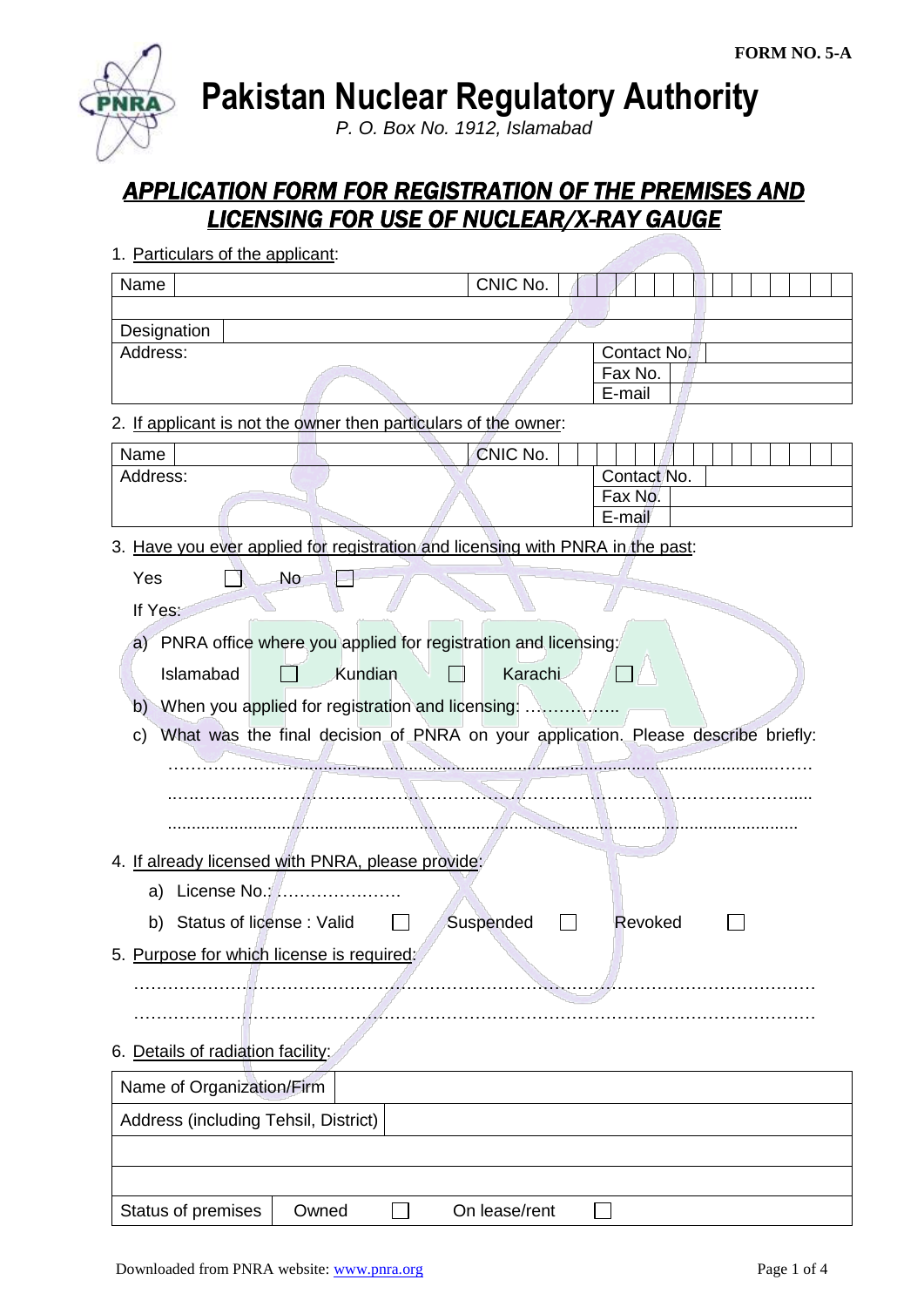1

### 7. Specifications of Nuclear/X-Ray Gauge:

### a) Nuclear Gauge

| <b>Type</b>    | Radionuclide(s) | Source  | Model | Manufacturer | Initial  | Present  | Country   |
|----------------|-----------------|---------|-------|--------------|----------|----------|-----------|
| (Fixed/Mobile) |                 | ID. No. | No.   |              | Activity | Activity | of Origin |
|                |                 |         |       |              | with     | with     |           |
|                |                 |         |       |              | Date     | Date     |           |
|                |                 |         |       |              |          |          |           |
|                |                 |         |       |              |          |          |           |
|                |                 |         |       |              |          |          |           |
|                |                 |         |       |              |          |          |           |
|                |                 |         |       |              |          |          |           |

#### b) X-Ray Gauge

| <b>Type</b>    | Sr.I.D. | Model | Manufacturer | Maximum      | Maximum      | Country | of |
|----------------|---------|-------|--------------|--------------|--------------|---------|----|
| (Fixed/Mobile) | No.     | No.   |              | Voltage (kV) | Current (mA) | Origin  |    |
|                |         |       |              |              |              |         |    |
|                |         |       |              |              |              |         |    |
|                |         |       |              |              |              |         |    |
|                |         |       |              |              |              |         |    |
|                |         |       |              |              |              |         |    |

### 8. Particulars of Radiation Protection Officer(s)/Radiation Worker(s) etc.:

| <b>Name</b> | Designation   CNIC No. | Age | Qualification | Experience/Training |
|-------------|------------------------|-----|---------------|---------------------|
|             |                        |     |               |                     |
|             |                        |     |               |                     |
|             |                        |     |               |                     |
|             |                        |     |               |                     |
|             |                        |     |               |                     |

## 9. Details of available Personal Protective Equipment (PPE):

………………………………………………………………………………………………………..

…...........................................................................................................................................

## 10. Management of Disused Sealed Radioactive Sources (DSRS)/Radioactive Waste:

. The same independent of the same independent of the same independent of the same independent of the same independent of the same independent of the same independent of the same independent of the same independent of the

…...........................................................................................................................................

## 11. Arrangements for personal dose monitoring:

- a) Type of Dosimeter (Film/TLD etc.): ....................................................................
- b) Dosimetry Service Provider Name: ....................................................................
- c) Frequency of Dosimeter Exchange for Dose Assessment: ................................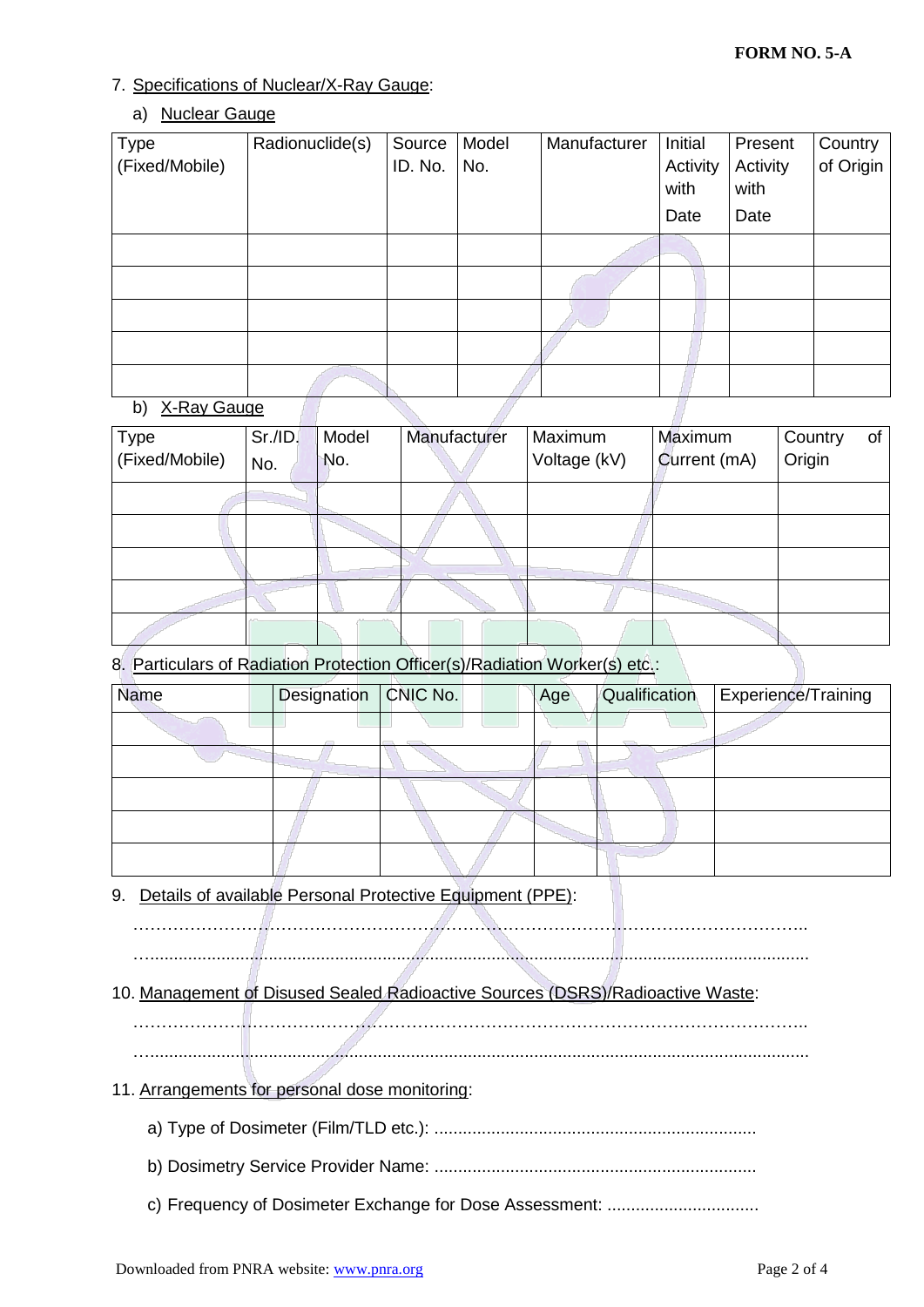12. Radiation monitoring equipment:

| Type of<br>Instrument | Sr./ID.<br>No. | Model<br>No. | Manufacturer | Radiation<br>Detected | Energy &<br>Dose<br>Range | Purpose<br>οf<br>Monitoring | Date of<br>Calibration |
|-----------------------|----------------|--------------|--------------|-----------------------|---------------------------|-----------------------------|------------------------|
|                       |                |              |              |                       |                           |                             |                        |
|                       |                |              |              |                       |                           |                             |                        |
|                       |                |              |              |                       |                           |                             |                        |
|                       |                |              |              |                       |                           |                             |                        |

13. License Fee Information:

a) License fee may be submitted via **Askari Bank** (All branches). The Askari bank challan may be obtained from respective Regional Directorate or may be downloaded from:<https://www.pnra.org/bankChalan.asp>

OR

b) License fee may be submitted via Pay Order/Bank Draft in favor of **"Director Finance PNRA, Islamabad".** In this case, please provide the following details:

I, hereby, affirm that all the particulars given above are correct to the best of my knowledge and belief and I undertake to abide by the provisions of PNRA Ordinance - 2001, Regulations for the Licensing of Radiation Facility (ies) other than Nuclear Installation(s) - PAK/908, all other applicable PNRA Regulations, imposed license conditions and directives issued by the Authority from time to time including any guidelines or amendments/revisions issued thereto.

| Signature of the Owner:                                                                                                                                                                                                                                                                                                                          | Signature of the Applicant: _   |                                                      |                                    |             |
|--------------------------------------------------------------------------------------------------------------------------------------------------------------------------------------------------------------------------------------------------------------------------------------------------------------------------------------------------|---------------------------------|------------------------------------------------------|------------------------------------|-------------|
| Dated:                                                                                                                                                                                                                                                                                                                                           |                                 | Dated:                                               |                                    |             |
|                                                                                                                                                                                                                                                                                                                                                  | Seal of Office: _______________ |                                                      |                                    |             |
|                                                                                                                                                                                                                                                                                                                                                  |                                 |                                                      |                                    |             |
| Please check the following documents are attached/submitted:                                                                                                                                                                                                                                                                                     |                                 |                                                      |                                    |             |
| Copy of CNIC of Applicant<br>i.<br>Copy of CNIC of Owner (if applicant is not the owner)<br>ii.<br>Copy of CNIC(s) of all Radiation Worker(s)<br>iii.<br>Copy of Ownership/Lease Documents<br>iv.<br>Experience/Training Certificate(s) of Radiation Worker(s)<br>V.<br>Pay Order/Bank Draft/Copy of Bank Challan<br>vi.<br><b>Nuclear Gauge</b> |                                 | <b>Yes</b><br>Yes<br>Yes<br>Yes<br><b>Yes</b><br>Yes | No.<br>No<br>No<br>No<br>No<br>No. |             |
| Plan, Map, Layout of the Facility<br>i.<br>Radiation Protection Program (RPP) (up to Cat-III) sources Yes<br>ii.<br>Radiation Emergency Plan (REP) (up to Cat-III) sources<br>iii.<br>Physical Protection Plan (PPP) (up to Cat-III) sources<br>iv.<br>Initial Decommissioning Plan<br>v.                                                        |                                 | Yes<br>Yes<br>Yes<br>Yes                             | No<br>No<br>No<br>No<br>No         |             |
| X-ray Gauge                                                                                                                                                                                                                                                                                                                                      |                                 |                                                      |                                    |             |
| Plan, Map, Layout of the Facility<br>L.<br>Downloaded from PNRA website: www.pnra.org                                                                                                                                                                                                                                                            |                                 | Yes                                                  | No                                 | Page 3 of 4 |